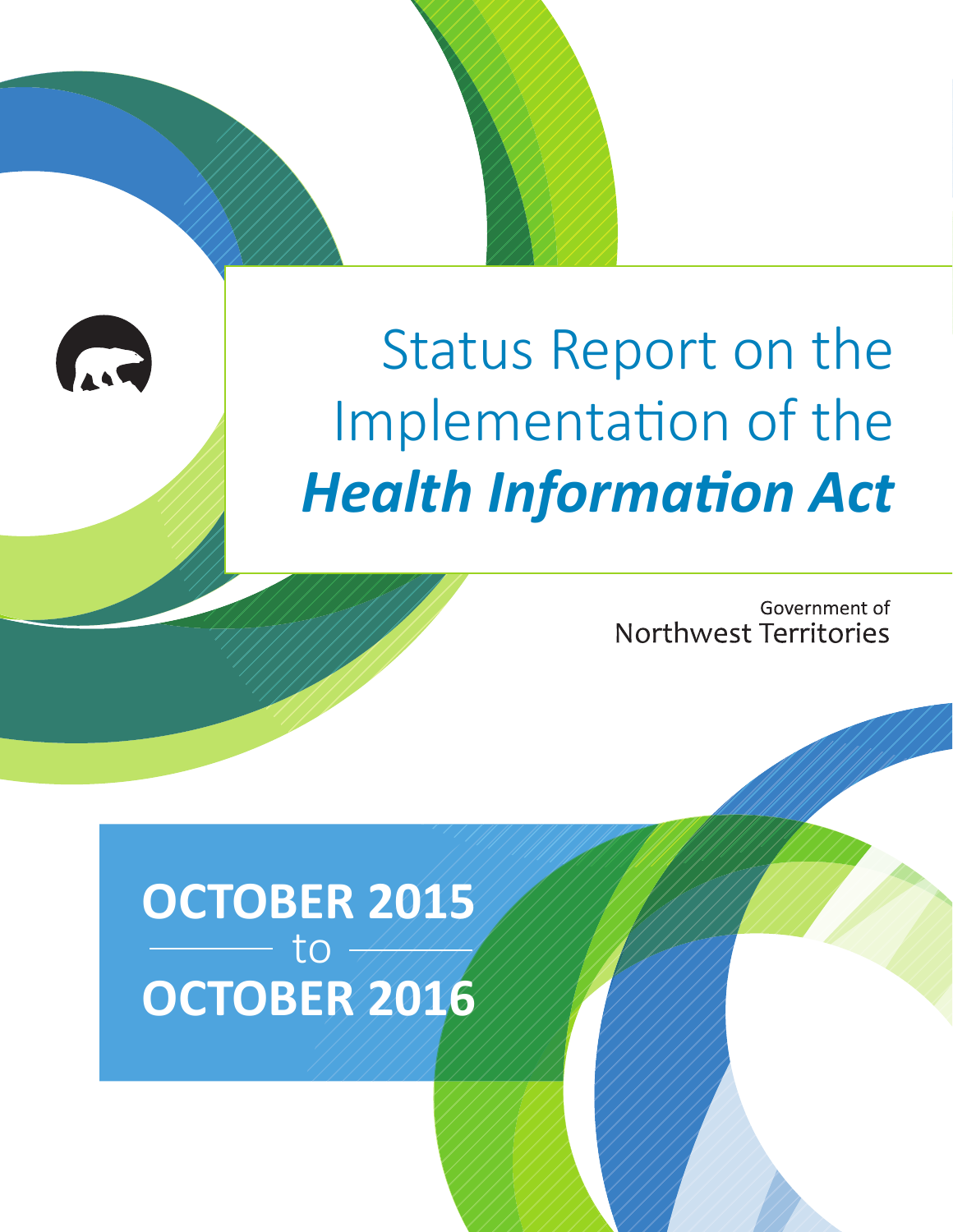### Contents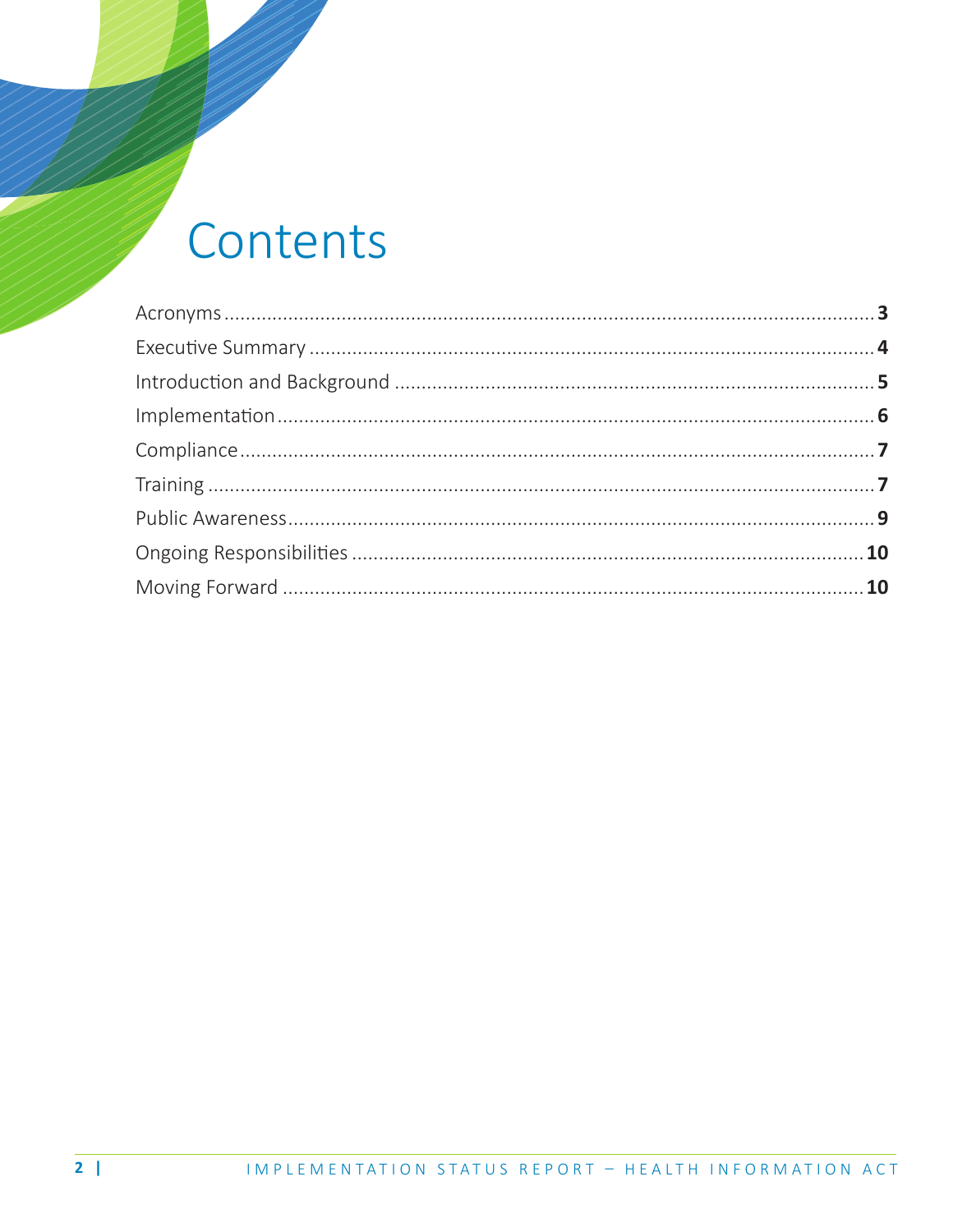

### Acronyms

- **DHSS** Department of Health and Social Services
- **HIA** Health Information Act
- **HSSAs** Health and Social Service Authorities
- **NWT** Northwest Territories
- **PIA** Privacy Impact Assessment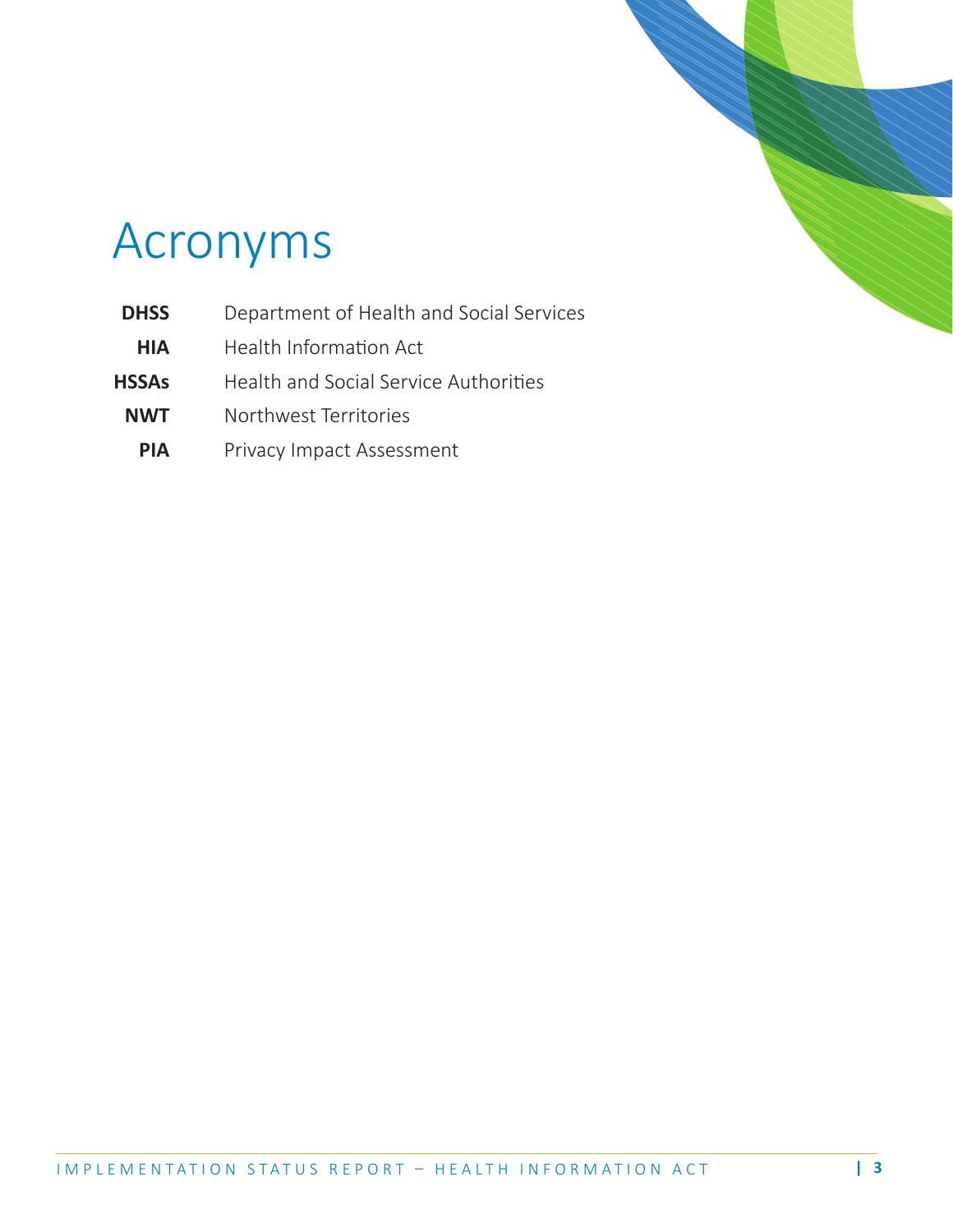## Executive Summary

The Department of Health and Social Services (DHSS) recognizes that the protection, security and privacy of the personal health information and the health of clients are integral in delivering best health best care, and a better future. Health privacy legislation in the Northwest Territories (NWT) respects client rights and cares about what happens to clients' personal information inside and outside of the health system, which reduces privacy issues and strengthens clients trust in the health system.

This Implementation Status Report:

- Provides the overview of activities for implementation of the NWT Health Information Act (HIA) the DHSS completed from October 2015 to October 2016;
- Responds to a request by the Standing Committee on Government Operations "to prepare a report on the status of the work DHSS has completed to implement the HIA, including the implementation of a public campaign and training for health sector employees". ; and
- Clarifies concerns raised in the 2015-2016 Annual Report by the Information and Privacy Commissioner about the role of the DHSS and the HIA implementation.

The HIA implementation status presented in this Report is summarized in five sections:

- Implementation activities included drafting privacy policies; creation and distribution of the HIA Guide; designating the Aurora College Research Ethics Committee as the research ethics committee; and collaboration with the Department of Justice on the application for substantial similarity status to under the federal Personal Information Protection and Electronic Documents Act.
- Activities for compliance with the HIA included updating health and social services system forms and agreements; new templates for information sharing agreements, information management agreements and research agreements; new forms for clients to request access to or correct their personal health information; and creation of a privacy impact assessment (PIA) template.
- Since June 2015 45 comprehensive training sessions have been delivered to staff in the health and social services system. The Health and Social Services Authorities have been training their providers as well.
- To increase public awareness about the HIA, the Department distributed 1500 brochures on patient rights, 50 HIA posters and 950 notices about information collection, use and sharing under the HIA, and posted this information on the DHSS Health Privacy website. 22 general inquiries were responded to via the hia@gov.nt.ca email address.
- Ongoing responsibilities include responding to privacy and security inquiries from the public and staff; processing HIA access and correction requests; supporting Health and Social Services Authorities conducting privacy breach investigations; completing privacy reviews of PIAs, information management agreements, information-sharing agreements, and research agreements; and responding to the Information and Privacy Commissioner's annual report on the HIA.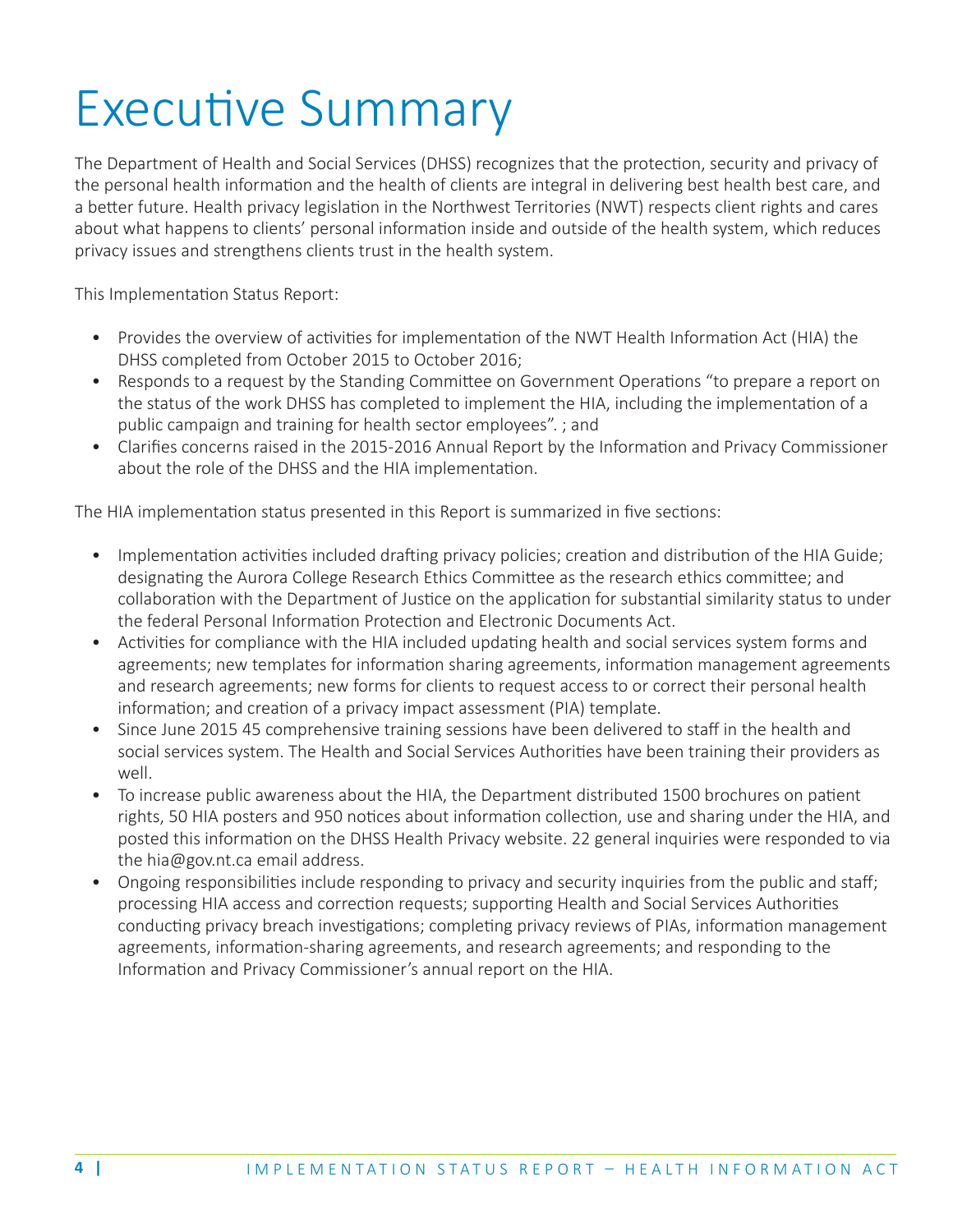## Status Report on the Implementation of the Health Information Act

### **OCTOBER 2015 – OCTOBER 2016**

#### **Introduction and Background**

The Northwest Territories Health Information Act (HIA) came into force on October 1, 2015. The spirit and intent of the HIA is to protect a client's personal health information, and to meet health service providers' information-sharing needs in order to provide the best possible care. The foundation of the HIA is built on privacy principles that control the amount and type of information that is collected, used and shared. The privacy principles are:

- Gather, use and share only the least amount of information necessary to complete a job;
- Gather, use and share identifiable information only when non-identifiable won't do;
- Know why this information is needed now to complete the job.

In implementing the HIA, DHSS became the territory-wide lead on health privacy. A Health Privacy Unit was established at DHSS, which is responsible for raising privacy awareness, implementing the HIA, ongoing privacy training for DHSS, Health and Social Services Authorities (HSSAs), private physicians and pharmacists, and ensuring the Health and Social Services system has a client-focused, balanced approach to information sharing.

The Health Privacy Unit goals and objectives listed below are aligned and support the broader priorities of DHSS for an accountable system:

#### **GOALS**

- 1) The health and social services system has a strong privacy framework;
- 2) The health and social services system has a strong privacy culture and privacy awareness;
- 3) The health and social services system is compliant with the privacy and records management framework;
- 4) Health Privacy Unit has strong relationships with key stakeholders to affect change management and strengthen privacy; and
- 5) The health and social services system privacy framework is consistent with best practices elsewhere in Canada.

#### **OBJECTIVES**

- 1) Strengthen the privacy framework (to achieve Goal 1);
- 2) Develop and deliver privacy and records management supports (to achieve Goals 2,3,4);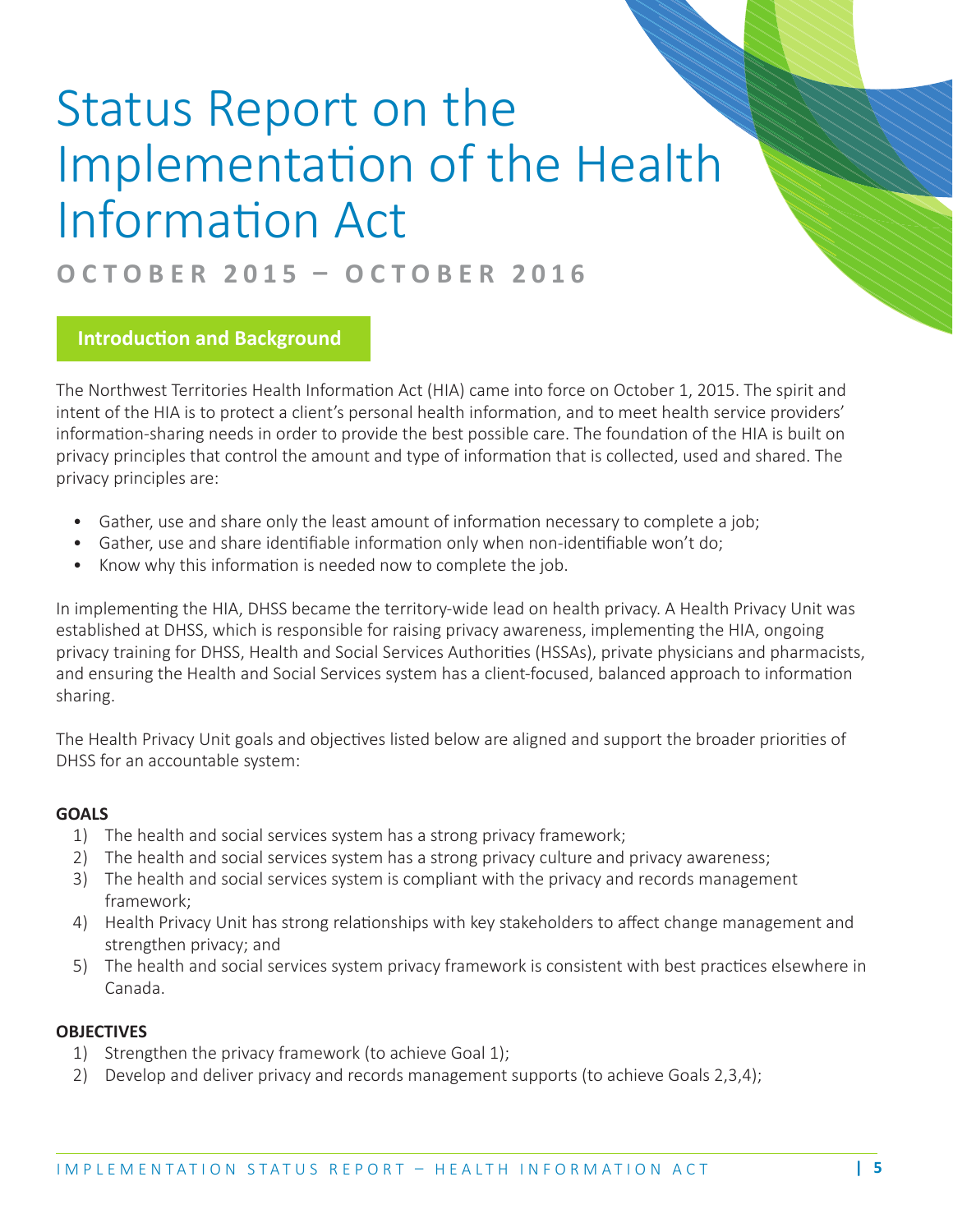- 3) Carry out compliance activities (to achieve Goal 3);
- 4) Proactively influence stakeholders (to achieve Goal 4);
- 5) Listen to and help stakeholders in a way that helps promote privacy (to achieve Goal 4); and
- 6) Provide knowledge translation of privacy best practices to stakeholders (to achieve Goal 5).

 The activities DHSS completed from October 2015 – October 2016 period are summarized in five sections: implementation, compliance, training, public awareness and ongoing responsibilities. Each section ties to the goals and objectives of the Health Privacy Unit.

#### **Implementation**

HIA implementation supports building a strong privacy framework across the health and social services system. It ensures improved health system planning through evidence-based funding and program delivery; and coordinated team-based services through easier information flow between providers. DHSS carried out the following implementation activities:

- Prepared a ministerial directive for privacy and security policies. The directive requires the DHSS and the HSSAs to apply and implement the privacy and security policies as they become available.
- Drafted privacy and security policies and guidelines, including:
	- > Privacy Breach Policy provides direction on handling privacy breaches including notification, carrying out investigations, mitigating impacts, responding to, and reporting on potential and confirmed privacy breaches;
	- > Electronically Stored and Transferred Information Policy provides a consistent approach, that ensures safe and secure storage and transfer of electronic information;
	- > De-Identification Policy provides common understanding and direction when applying deidentification methods to comply with privacy safeguard requirements to ensure personal health information is protected;
	- > Privacy Impact Assessment (PIA) Policy provides direction on when to complete a PIA, as well as use of the approved PIA template;
	- > Mandatory Training Policy provides a framework to identify training obligations within DHSS and HSSAs and sets out mandatory minimum privacy training requirements.
- Drafted the HIA Guide and distributed it to health service providers territory-wide. The HIA Guide is the main operational resource of the HIA. It explains the rights of patients and the responsibilities of health service providers set out under the HIA. It is available on the DHSS website.
- Supported the HSSAs and private custodians (pharmacists and physicians outside of the health and social services system) on development and implementation of their privacy and security policies.
- Designated the Aurora College Research Ethics Committee as the Research Ethics Committee under the HIA. The Research Ethics Committee is required to approve all research requests involving personal health information.
- Collaborated with the Department of Justice and responded to updates on the application for 'substantial similarity status' under the federal Personal Information Protection and Electronic Documents Act (PIPEDA). If granted, it will allow private pharmacists and physicians, who must currently comply with both PIPEDA and HIA, to solely follow HIA and put them all under the same legislative framework.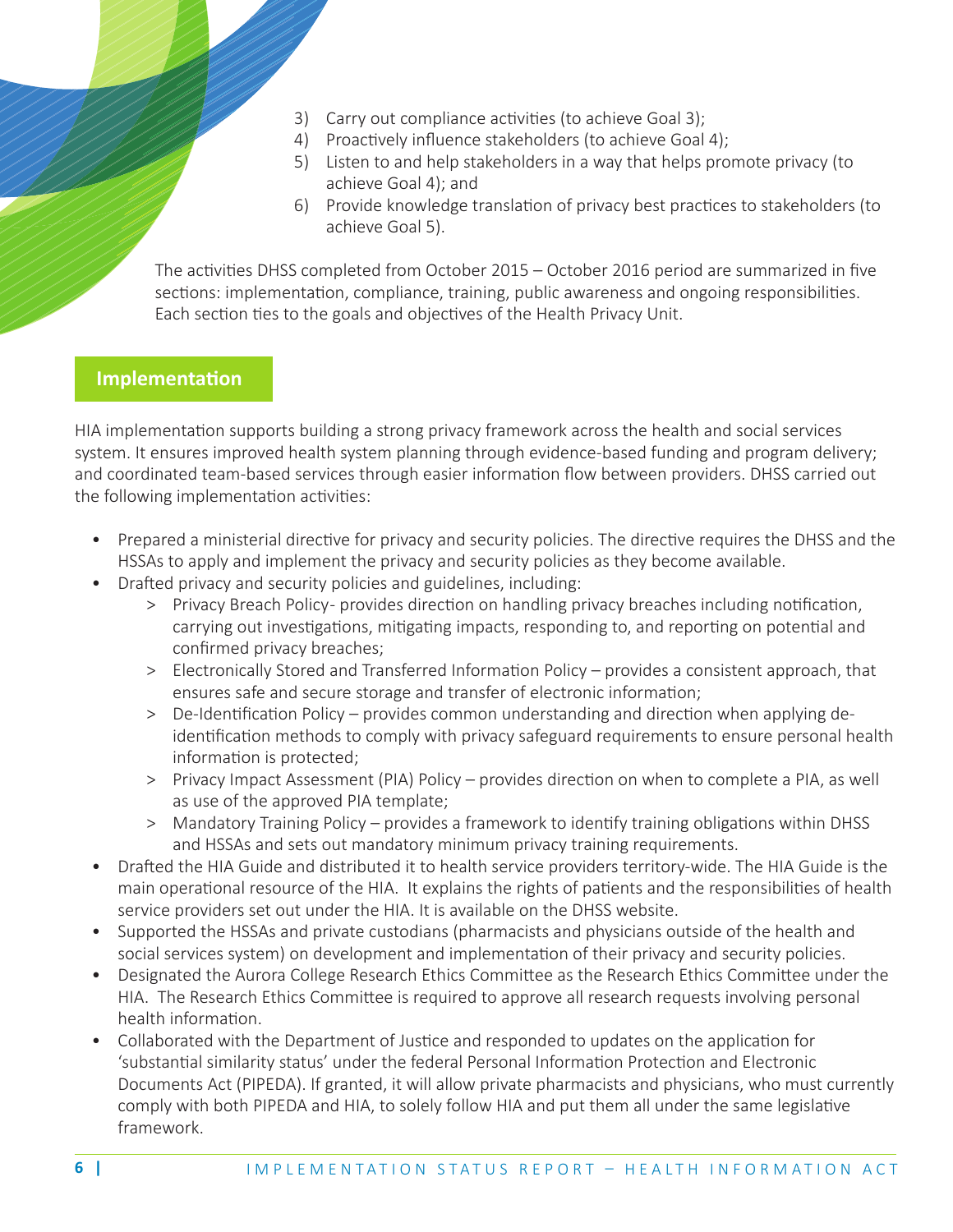#### **Compliance**

Compliance with the HIA requires DHSS to take steps and ensure that processes, methods and tools currently in place and applied across the health and social services system are aligned with the privacy legislation. The Health Privacy Unit has the capacity to launch, implement and monitor the compliance activities. The DHSS carried out these compliance activities:

- Updated health and social services system forms and agreements to comply with HIA.
	- > Developed new templates for information sharing agreements, information management agreements and research agreements.
	- > Developed new forms to allow clients to request access to or correct their personal health information, and posted these to the public DHSS website.
	- > DHSS program-specific consent forms were revised.
	- > Drafted new Standard Operating Procedures for electronic health information systems, including a new User Agreement template.
	- > Drafted Privacy Risk Toolkit that contains tools and direction how to ensure compliance with the HIA in terms of administrative, physical and technical safeguards and their annual review.
	- > Created a privacy impact assessment (PIA) template to ensure DHSS and HSSAs complete mandatory PIAs for information systems and communications technologies.
	- > Completed review of five PIAs from October 2015 to October 2016.
	- > Developed a standardized process for DHSS' Information Services to process requests for data extracts of information contained in electronic information systems (e.g. a database).

Between October 2015 to October 2016 eight health information privacy breaches across the health and social services system were investigated, confirmed and resolved.

#### **Training**

Training is a planned and structured effort to build knowledge about privacy and the HIA across the health and social services system. Privacy and HIA training assists DHSS employees and health service providers to meet the HIA requirements, protect client privacy and to serve the NWT public efficiently. Regular training is required to implement and sustain a strong culture of privacy. The DHSS carried out these training activities:

- Prior the HIA coming into force, from June 23, 2015 to October 1, 2015, DHSS conducted 35 territorywide Privacy and HIA training sessions attended by 256 employees in the communities of Fort Simpson, Fort Smith, Hay River, Inuvik, Norman Wells and Yellowknife.
- Delivered 10 Privacy and HIA training sessions from November 17, 2015 to June 13, 2016 to increase awareness about collecting, using and sharing personal health information under the HIA, including specialized training on privacy and security to physicians, continuing care workers and rehabilitation and early childhood development workers. 82 employees attended the sessions in Hay River, Behchoko and Yellowknife.

The overall participation and number of sessions provided from June 2015 to June 2016 is outlined below: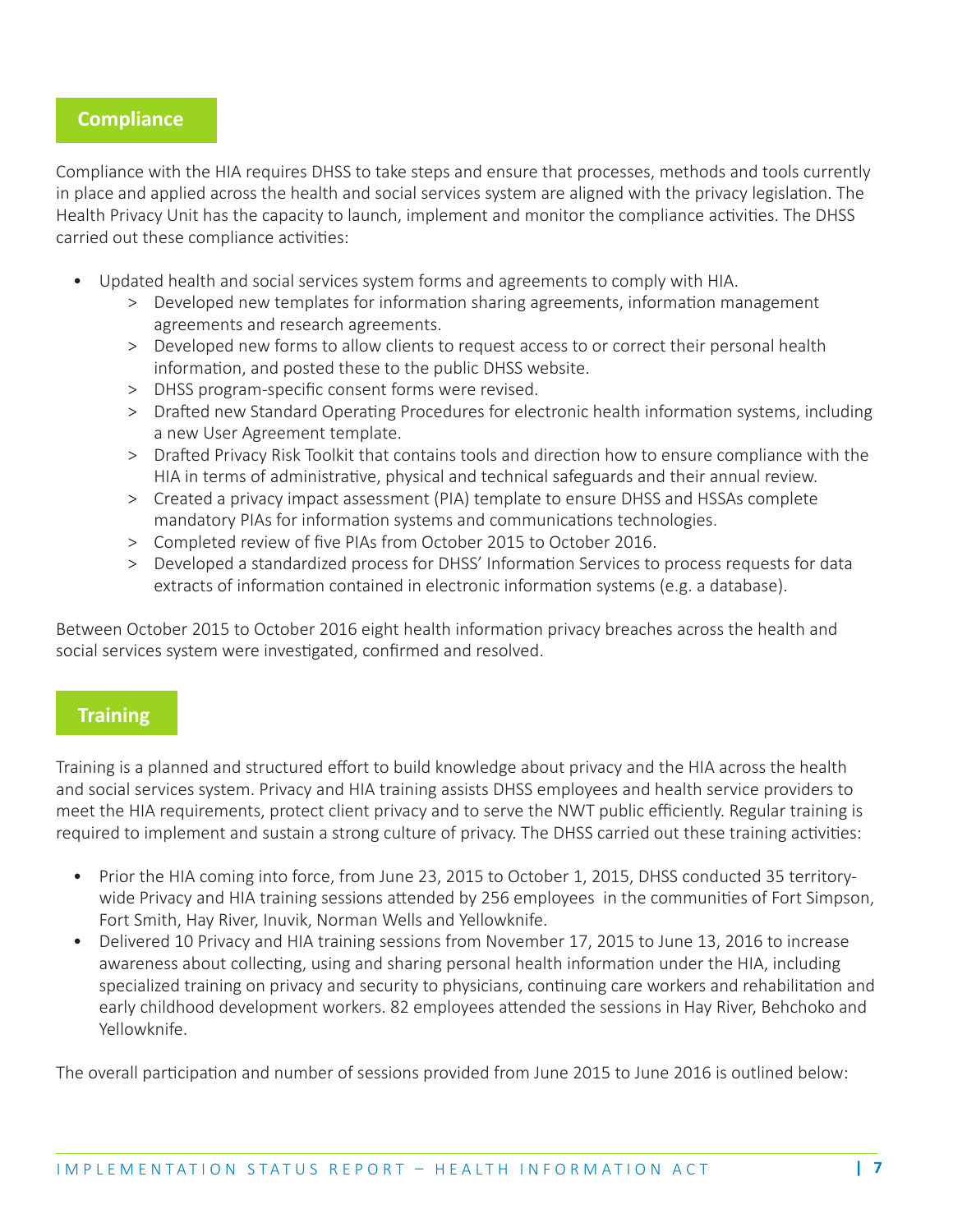| <b>NUMBER OF SESSIONS</b>                 |  |
|-------------------------------------------|--|
| HIA Privacy Awareness Overview   17       |  |
| HIA Access & Correction Part 1 9          |  |
| HIA Access & Correction Part 2 (online) 2 |  |
| Train the Trainer   8                     |  |
| Department-specific $(YK)$ 9              |  |
| <b>TOTAL June 2015 - June 2016   45</b>   |  |

| <b>NUMBER OF PARTICIPANTS BY SESSION TYPE</b>                      |  |  |
|--------------------------------------------------------------------|--|--|
| HIA Privacy Awareness Overview and 313<br>Department-specific (YK) |  |  |
| HIA Access & Correction Part 1 87                                  |  |  |
| HIA Access & Correction Part 2 (online)   27                       |  |  |
| Train the Trainer   51                                             |  |  |
| TOTAL June 2015 - June 2016   496*                                 |  |  |

 *(\*count is duplicative, i.e., the same individual may have attended multiple training sessions)*

| <b>NUMBER OF ATTENDEES BY ORGANIZATION</b>      |                |  |
|-------------------------------------------------|----------------|--|
| Beaufort Delta HSSA                             | 44             |  |
| Sahtu HSSA                                      | 10             |  |
| Dehcho HSSA                                     | 19             |  |
| Tlicho Community Services Agency                | 29             |  |
| Yellowknife HSSA                                | 29             |  |
| <b>STHA</b>                                     | 19             |  |
| Hay River HSSA                                  | 21             |  |
| Fort Smith HSSA                                 | 15             |  |
| <b>DHSS</b>                                     | 132            |  |
| Private custodian (Long term care)              | 3              |  |
| Private custodian (Corrections Health Services) | $\overline{7}$ |  |
| Private custodian (Pharmacy)                    | 8              |  |
| <b>GNWT Department of Justice</b>               | $\overline{2}$ |  |
| <b>TOTAL June 2015 - June 2016</b>              | 338            |  |

- Provided materials and support to the 49 newly trained HIA Trainers to deliver ongoing internal training in their organizations across the health and social services system, including advice and assistance on delivery of Privacy and HIA training.
- DHSS developed a comprehensive plan to deliver HIA training on an annual basis across the health and social services system.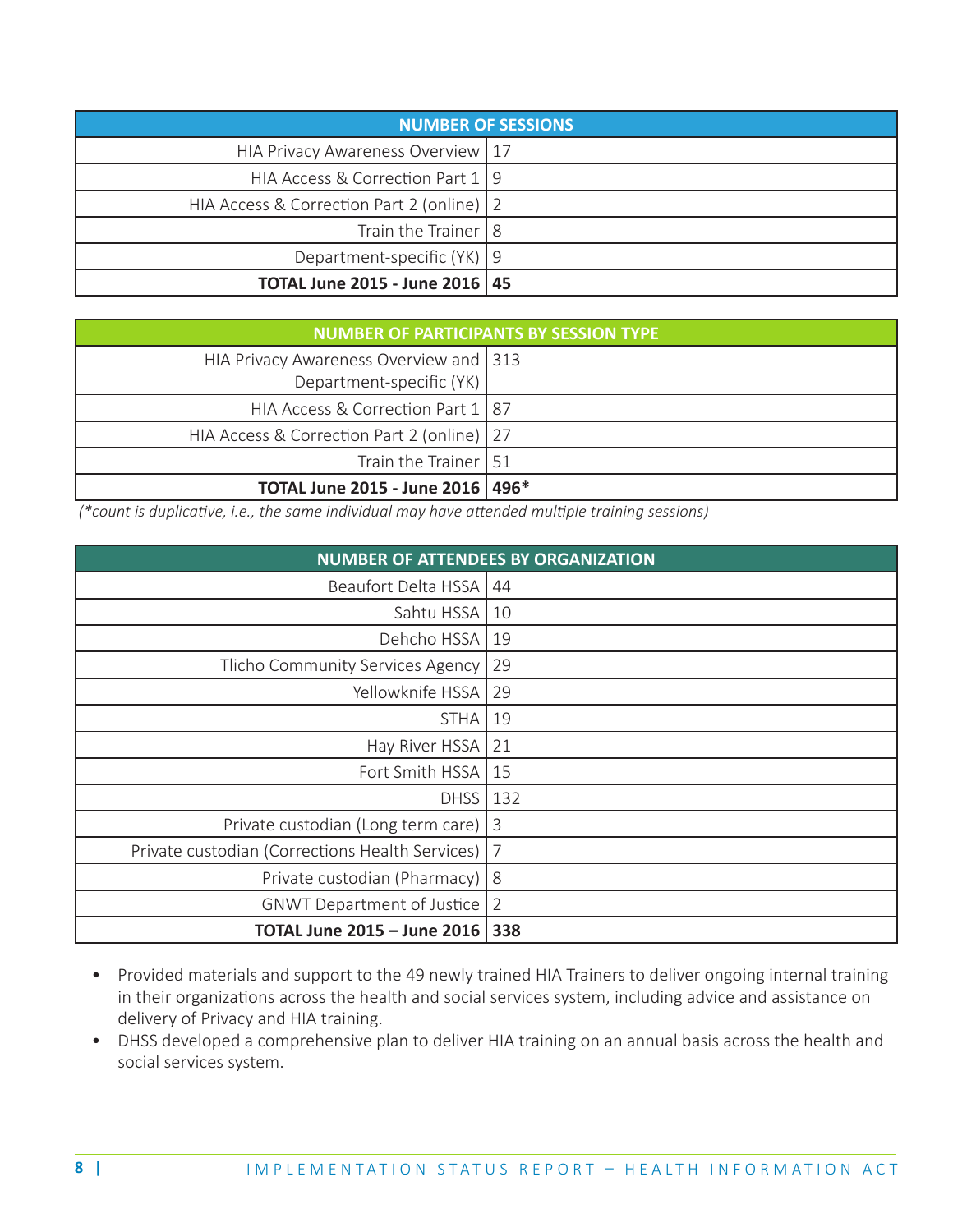- Based on feedback from the training sessions, developed a plan to restructure the Privacy and HIA training modules to apply them based on the amount of personal information attendees deal with based on job duties in the health and social services system.
- The new Privacy and HIA Training modules will include:
	- > General Privacy and Confidentiality;
	- > E-Privacy for Users;
	- > E-Privacy for System Administrators;
	- > Respecting Client Privacy;
	- > Privacy Safeguards;
	- > HIA Overview;
	- > HIA Access and Correction Requests;
	- > Complex Consent;
	- > Incident Investigation and Privacy Breaches;
	- > HIA Designated Contact Person Responsibilities; and
	- > HIA Train the Trainer.

The Mandatory Privacy Training Policy will be put into place once the revised training modules are rolled out in future. The modules an employee will be required to attend will differ depending on the employee's roles and duties.

#### **Public Awareness**

Promoting a culture of health privacy across the health and social services system is the focus of the DHSS Health Privacy Unit. The public awareness campaign focuses on engaging the public with communication about health privacy, client's rights under the HIA, and providing best care while respecting client privacy rights. DHSS also focuses on building a strong relationship with the NWT Information and Privacy Commissioner. The DHSS carried out these public awareness activities:

- Distributed public awareness materials developed by DHSS. A total of 1500 HIA brochures on patient rights, 50 HIA posters and 950 HIA notices about information collection, use and sharing under the Act were distributed in hard copy to every health centre, long-term care facility, hospital, HSSA corporate office, pharmacy, correctional centre, private medical centre and diamond mine Medical Doctor. These materials are posted on the DHSS Health Privacy website and can be made available in every official language.
- Responded to 22 general HIA inquiries received via the HIA email address (hia@gov.nt.ca) from the public and staff.
- Issued reminders to DHSS and HSSAs' staff on privacy and security best practices.
- Responded to the Information and Privacy Commissioner (IPC) recommendations on the HIA implementation.
- Regularly consulted with the IPC on legislative interpretations of the HIA.
- Briefed the HSSA Board members on the HIA and lessons learned from privacy breaches.
- Provided an orientation on the HIA to new Regional Wellness Council members in August 2016.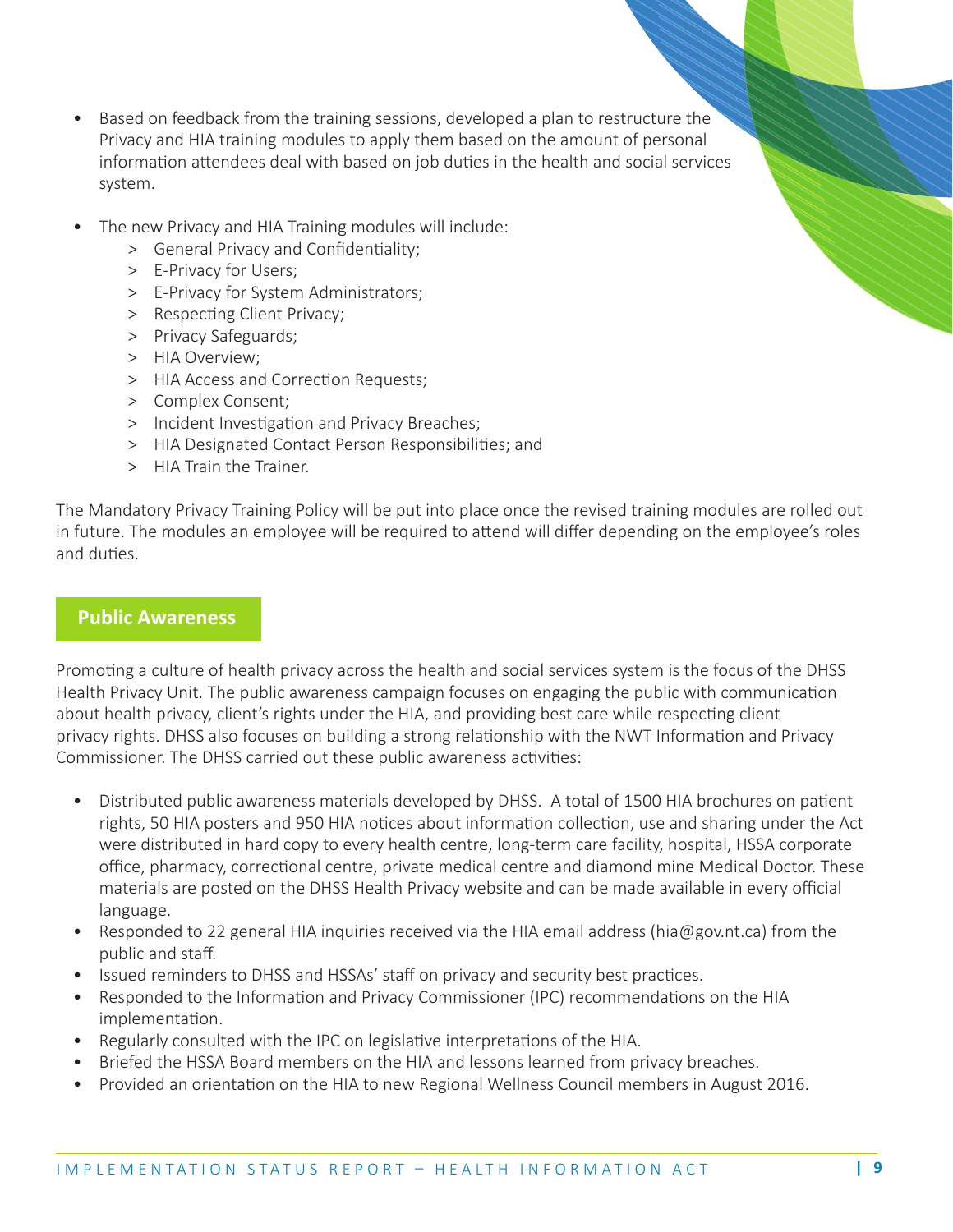#### **Ongoing Responsibilities**

 The Health Privacy Unit continues to build a culture of privacy. Privacy and HIA awareness grew across the NWT during October 2015-October 2016 and continues with ongoing training and communications. The DHSS carries out these activities related to ongoing responsibilities:

- Responding to privacy and security inquiries from public, DHSS and HSSA staff.
- Processing HIA access and correction requests.
- Supporting HSSAs conducting privacy breach investigations.
- Providing guidance to the HSSAs and private physicians and pharmacists on processing HIA access and correction requests.
- Carrying out privacy reviews including PIAs, information management agreements, information-sharing agreements and research agreements.
- Responding to privacy breaches, and advising the HSSAs and private healthcare providers on how to respond to breaches.
- Auditing and monitoring of electronic personal health information use by DHSS/HSSAs.
- Responding to the IPC annual report on the HIA.

#### **Moving Forward**

DHSS is committed to ongoing support of HIA implementation. The Health Privacy Unit will continue progressing on activities related to the administration and enforcement of the HIA for the DHSS, HSSAs, private physicians and pharmacists; promoting the protection of client's privacy; and strengthening culture of privacy across the NWT.

Development of revised training modules and revisions to the HIA Guide are underway. The DHSS is also currently developing additional public awareness materials to address:

- client rights to set conditions on how they want their information collected, used or shared;
- electronic health records and how client information is protected in these systems; and
- information sharing within team-based care.